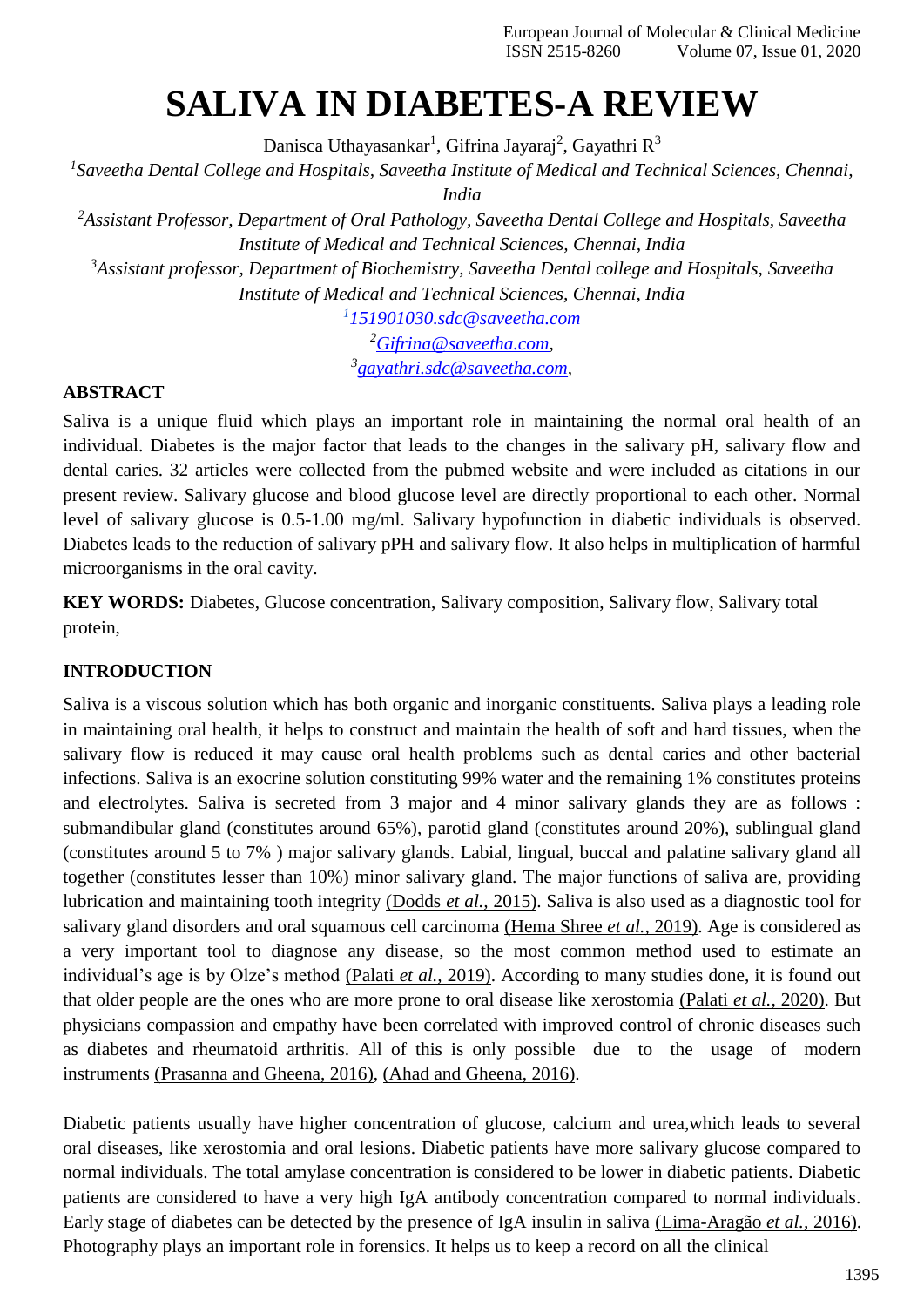observations that are observed during a case [\(Hannah et al., 2018\). S](https://paperpile.com/c/dXrFRK/EJm0E)aliva is often detected in crime scenes along with bite marks or lip prints where the oral cavity may have been involved [\(Abitha and Santhanam,](https://paperpile.com/c/dXrFRK/AjVN9) [2019\)\(Harrita and Santhanam, 2019\). S](https://paperpile.com/c/dXrFRK/AjVN9)uch cases can be misled due to medical negligence [\(Uma](https://paperpile.com/c/dXrFRK/W53sO) *et al.,* [2020\).](https://paperpile.com/c/dXrFRK/W53sO) This may lead to physical and mental problems in affected individuals [\(Krishnan](https://paperpile.com/c/dXrFRK/mwGRI) *et al.,* 2018). Climatic change is also said to play a major role in human health due to invasion of microbes [\(Sarbeen and](https://paperpile.com/c/dXrFRK/0b26) [Gheena, 2016\).](https://paperpile.com/c/dXrFRK/0b26) The main aim of this review is to spread knowledge about the changes in pH, salivary flow, dental caries and salivary composition due to diabetes.

## **METHODOLOGY**

This research was conceived as a scoping literature review. First, we sought existing reviews in the last 2 decades that had assessed the evidence for (saliva in diabetes) using a structured approach. We did not follow a systematic review protocol as the research field is still not sufficiently populated to accommodate systematic reviews or meta-analysis in seeking to identify relevant literature from the last 30 years, we accessed databases that are commonly used to index health and medical research, including Pubmed, Google scholar and CrossRef. Searches of the reference lists from relevant review articles were also employed to identify further relevant studies. Search terms include (salivary composition), (change in pH and salivary flow due to Diabetes), (role of insulin in saliva). The manuscript was rewritten in english. Searches of the England-language literature were prioritised to ensure the accessibility of reviewed manuscripts for an international readership.The level of evidence of the reviewed articles were categorized as per the criteria of Centre for Evidence-Based Medicine, Oxford, and UK [\(Howick, 2011\).](https://paperpile.com/c/dXrFRK/j5A9)

#### **Salivary composition on diabetic patients**

In diabetic patients salivary composition is altered. Glucose concentration was significantly higher in saliva of Insulin-Dependent Diabetes Mellitus (IDDM) patients. Potassium concentration was significantly higher in both resting and stimulated saliva. There were no significant changes between diabetics and healthy individuals in sodium and IgA concentration (or) in amylase activity. All these changes in the salivary composition leads to dry mouth in IDDM patients [\(Ben-Aryeh](https://paperpile.com/c/dXrFRK/VL0oN) *et al.,* 1988)**.**

#### **Changes in salivary total protein due to diabetes**

There were no significant changes observed in the mean values of total protein count between Insulin Dependent Diabetes Mellitus patients (6.65 + or - 0.84 g/dl) and healthy individuals  $[(6.35 + or - 0.76$ g/dl) [\(Ladgotra](https://paperpile.com/c/dXrFRK/0Y6d) *et al.,* 2016)]. The mean salivary total protein count in diabetic patients was significantly lowered (91.80 + or - 6.61 mg/dl) when compared to healthy individuals  $[(103.10 + or - 5.46 \text{ mg/d}])$ [\(Indira](https://paperpile.com/c/dXrFRK/nnaK) *et al.,* 2015)].

#### **Changes in pH due to diabetes**

Diabetes causes the body's pH levels to become more acidic which leads to a condition known as ketoacidosis. The salivary pH was significantly lowered in diabetes patients when compared to normal individuals [(ND=7.09 + or - 0.29, D= 6.69 + or - 0.35, p<0.0001) (KM *[et al.,](https://paperpile.com/c/dXrFRK/371GT)* 2013)] where as the study done by Seethalakshmi states that the salivary pH was 6.51 in the study group (diabetes patients) and 7.88 in the control group [(non diabetic patients) [\(Seethalakshmi](https://paperpile.com/c/dXrFRK/Kzr2s) *et al.,* 2016)]. Many authors have identified a PH of 3.8 to 5.2 in patients with diabetes and periodontitis [\(Tn and P, 2016\).](https://paperpile.com/c/dXrFRK/s3bLg)

#### **Changes in salivary flow due to diabetes**

The normal saliva production varies between 0.5 to 1.5 liters. The unstimulated salivary flow rate varies between 0.3 - 0.4 ml/min. This rate reduces to 0.1 ml/min during night and increases to 0.5 ml/min in day time. Salivary flow rate in type 1 diabetes was  $(0.35 + or - 0.11 \text{ ml/min})$  lower than control group 1 (0.50) + or - 0.07 ml/min). The same difference was observed between type-2 diabetes  $(0.37 + or - 0.13$  ml/min) and control group 2 (  $0.47 + or - 0.11$  ml/min) (P=0.01). No significant difference was observed between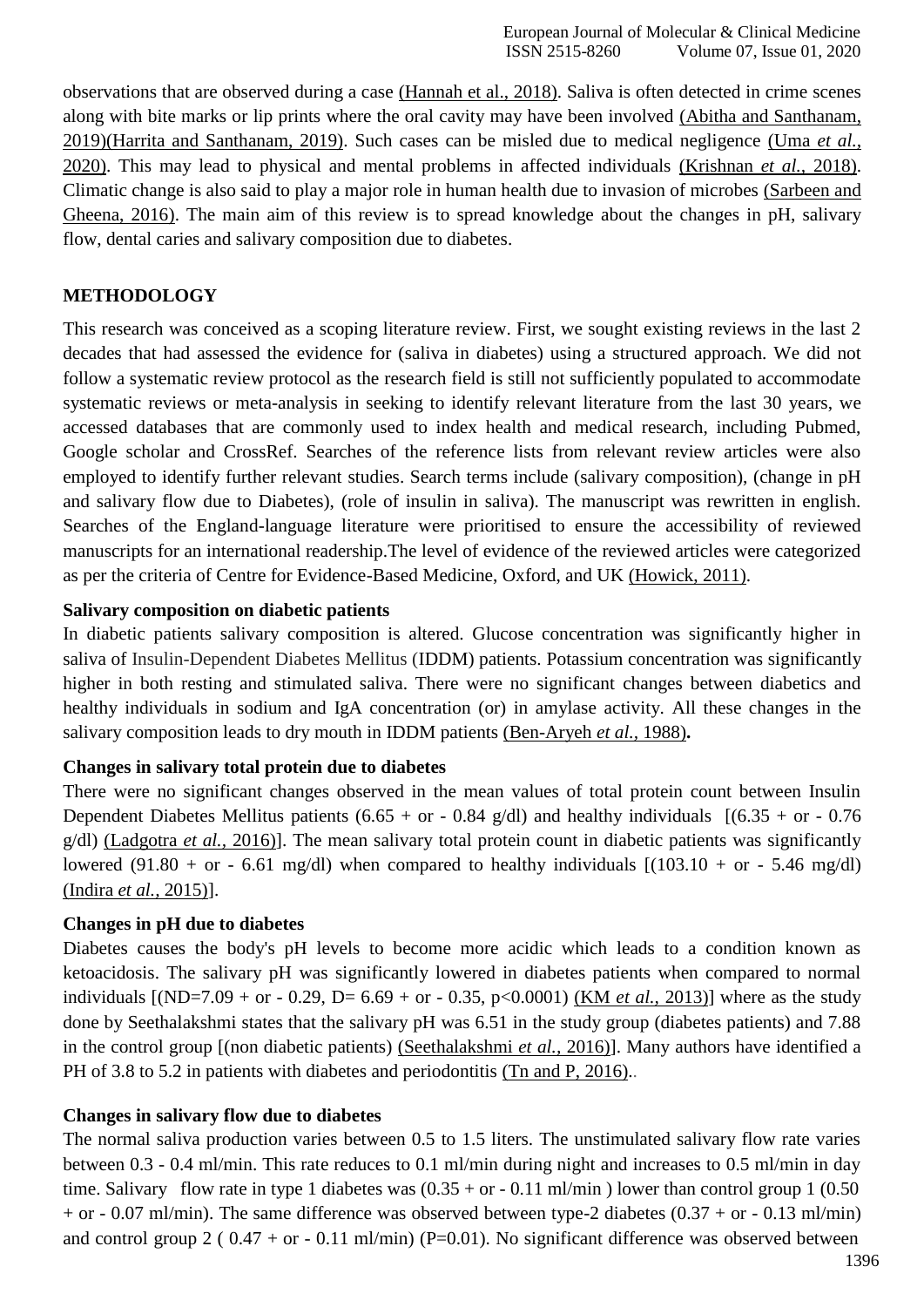type 1 and type 2 diabetics [\(Hoseini](https://paperpile.com/c/dXrFRK/f87fJ) *et al.,* 2017). The salivary flow rate of type-2 diabetic patients was found to be  $2.17 +$  or  $- 0.91$  ml/min and in healthy individuals it was found to be  $2.93 +$  or  $- 1.29$  ml/min. This study was done on stimulated saliva [\(Srivastava](https://paperpile.com/c/dXrFRK/Rw6TH) *et al.,* 2018). The salivary flow rate ranged between 0.05 and 2.1 ml/min, with a mean value of 0.52 + or - 0.42 ml/min [\(Lima](https://paperpile.com/c/dXrFRK/2XqPu) *et al.,* 2017)**.**

## **Effect of dental caries due to diabetes**

Dental caries increases in diabetic patients compared to non diabetic individuals.10.66 is the average value for diabetic individuals whereas 5.6 is the average value for normal people [\(Latti](https://paperpile.com/c/dXrFRK/RUguZ) *et al.,* 2018). The mean DMFT index was higher in the diabetic individuals (8.10) when compared to that of non diabetic participants [\(Seethalakshmi](https://paperpile.com/c/dXrFRK/Kzr2s) *et al.,* 2016).

## **Effect of diabetes in saliva**

Type-1 diabetes is most commonly seen in children. It is caused due to chronic hypoglycemia and disturbance in the metabolism of carbohydrates, fats and proteins. Children with type-1 diabetes have increased activity of N-acetyl -beta-D-hexosaminidase due to increased catabolism of glycoconjugates [\(Zalewska-Szajda](https://paperpile.com/c/dXrFRK/AwoGt) *et al.,* 2013).

#### **Relation between blood glucose and sSalivary glucose**

There is a positive relationship between salivary and serum glucose in diabetic patients. Hence, salivary glucose was found to be an indication of serum glucose concentration in diabetic patients. HbA1C levels in diabetic patients also have a positive relationship with salivary glucose level [\(Abikshyeet](https://paperpile.com/c/dXrFRK/LYBb8) *et al.,* 2012). The average salivary glucose value in diabetic patients was found to be 8.47 mg/dl with a SD of 4.20 whereas in healthy individuals, the mean salivary glucose level was found to be 1.20 mg/dl with a SD of 0.86. Blood glucose level in controls was  $R = 0.6342$  and blood glucose level in diabetes was  $R = 0.8809$ [\(Dhanya and Hegde, 2016\).](https://paperpile.com/c/dXrFRK/brHQB)

#### **Management of hyposalivation in diabetes**

Individuals with type 2 diabetes with hyposalivation can be treated by giving immunologically active saliva substitutes which helps them to reduce the amount of plaque, gingivitis and positive yeast counts [\(Montaldo](https://paperpile.com/c/dXrFRK/fCxr0) *et al.,* 2010). Hyposalivation and oral lesion is considered as a symptom of Mucoepidermoid carcinoma. In order to diagnose these symptoms, biopsy of parotid salivary gland has to be done [\(Sheriff](https://paperpile.com/c/dXrFRK/aKiRr) [and Santhanam,](https://paperpile.com/c/dXrFRK/aKiRr) 2018).

# **DISCUSSION**

Salivary glucose and blood glucose level are directly proportional to each other . The normal level of salivary glucose is 0.5-1.00 mg/100 ml. It is stated that salivary glucose is closely related to the oral environment in patients with diabetes. But researchers have found that salivary glucose does not have any effect on oral health or support the growth of microorganisms (Shreya Gupta *et al.,* 2017[\)\(Gupta](https://paperpile.com/c/dXrFRK/rw0Sf) *et al.,* [2017\). B](https://paperpile.com/c/dXrFRK/rw0Sf)hagyashri *et al* states that, with increase in age, blood glucose level, DMFT values and dental caries increases in diabetic patients . Salivary secretion also reduces in diabetic patients due to alteration of salivary composition (Ben Aryeh *et al.,* 1988). The pH of saliva gets reduced in diabetic patients. This happens due to metabolic changes which results in acidic pH. The most common genetic problems that are observed in oral cavity are gingival pigmentation and tooth sensitivity [\(Manohar and Abilasha, 2019\),](https://paperpile.com/c/dXrFRK/lMEhr) [\(Gunasekaran and Abilasha, 2016\).](https://paperpile.com/c/dXrFRK/qpXet) Molar incisor hypomineralization is an endemic pediatric disease which is very much related to saliva and it's protein composition [\(Padavala and Sukumaran,](https://paperpile.com/c/dXrFRK/2lr2c) 2018).

# **CONCLUSION**

Off late there have been many researchers conducted to understand the correlation between saliva and diabetes. Diabetes causes many changes in the salivary composition and also leads to the decrease in salivary flow and pH.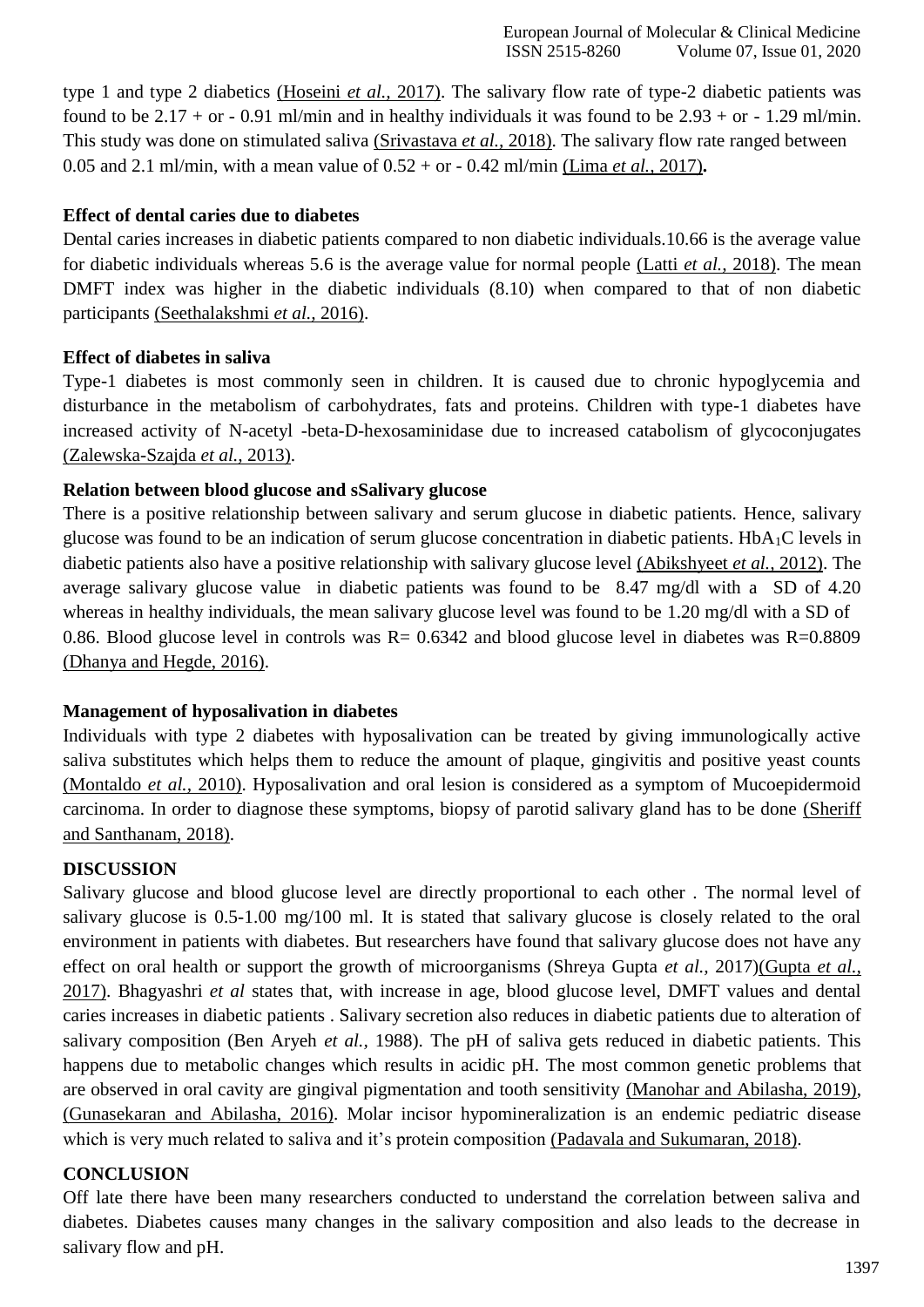## **CONFLICT OF INTEREST.**

None declared.

## **AUTHOR CONTRIBUTIONS**

Danisca Uthayasankar:literature research ,data collection, analysis,manuscript writing. Gifrina Jayaraj :Data verification ,manuscript drafting, R Gayathri : Data verification, manuscript drafting.

# **REFERENCES**

[1] [Abikshyeet P, Ramesh V and Oza N \(2012\) Glucose estimation in the salivary secretion of diabetes](http://paperpile.com/b/dXrFRK/LYBb8) [mellitus patients. Diabetes, Metabolic Syndrome and Obesity: Targets and Therapy 5. Dove Press: 149–](http://paperpile.com/b/dXrFRK/LYBb8) [154.](http://paperpile.com/b/dXrFRK/LYBb8)

[2] [Abitha T and Santhanam A \(2019\) Correlation between bizygomatic and maxillary central incisor](http://paperpile.com/b/dXrFRK/AjVN9) [width for gender identification. Brazilian Dental Science 22\(4\):](http://paperpile.com/b/dXrFRK/AjVN9) 458–466.

[3] [Ahad M and Gheena S \(2016\) Awareness, attitude and knowledge about evidence based dentistry](http://paperpile.com/b/dXrFRK/Y3uUg) [among the dental practitioner in Chennai city. Research Journal of Pharmacy and Technology 9\(11\):](http://paperpile.com/b/dXrFRK/Y3uUg) 1863.

[4] [Ben-Aryeh H, Cohen M, Kanter Y, et al. \(1988\) Salivary composition in diabetic patients. The Journal](http://paperpile.com/b/dXrFRK/VL0oN) [of diabetic complications 2\(2\):](http://paperpile.com/b/dXrFRK/VL0oN) 96–99.

[5] [Dhanya M and Hegde S \(2016\) Salivary glucose as a diagnostic tool in Type II diabetes mellitus: A](http://paperpile.com/b/dXrFRK/brHQB) [case-control study. Nigerian journal of clinical practice 19\(4\):](http://paperpile.com/b/dXrFRK/brHQB) 486–490.

[6] [Dodds M, Roland S, Edgar M, et al. \(2015\) Saliva A review of its role in maintaining oral health and](http://paperpile.com/b/dXrFRK/UiicW) [preventing dental disease. BDJ Team 2\(1-8\):](http://paperpile.com/b/dXrFRK/UiicW) 286.

[7] [Gunasekaran G and Abilasha R \(2016\) TOOTH SENSITIVITY AMONG RESIDENTIAL](http://paperpile.com/b/dXrFRK/qpXet) [UNIVERSITY STUDENTS IN CHENNAI. Asian Journal of Pharmaceutical and Clinical Research:](http://paperpile.com/b/dXrFRK/qpXet) 63.

[8] [Gupta S, Nayak MT, Sunitha JD, et al. \(2017\) Correlation of salivary glucose level with blood glucose](http://paperpile.com/b/dXrFRK/rw0Sf) [level in diabetes mellitus. Journal of oral and maxillofacial pathology: JOMFP 21\(3\):](http://paperpile.com/b/dXrFRK/rw0Sf) 334–339.

[9] [Hannah R, Ramani P, Sherlin HJ, et al. \(2018\) Awareness about the use, Ethics and Scope of Dental](http://paperpile.com/b/dXrFRK/EJm0E) [Photography among Undergraduate Dental Students Dentist Behind the lens. Journal of advanced](http://paperpile.com/b/dXrFRK/EJm0E) [pharmaceutical technology & research 11\(3\):](http://paperpile.com/b/dXrFRK/EJm0E) 1012.

[10] [Harrita S and Santhanam A \(2019\) Determination of Physical Height Using Clinical Crown Height](http://paperpile.com/b/dXrFRK/VnYxy) [of Deciduous Teeth. Indian Journal of Forensic Medicine and Toxicology 13\(4\):](http://paperpile.com/b/dXrFRK/VnYxy) 23.

[10] [Hema Shree K, Ramani P, Sherlin H, et al. \(2019\) Saliva as a Diagnostic Tool in Oral Squamous Cell](http://paperpile.com/b/dXrFRK/Cbs5Q) Carcinoma - [a Systematic Review with Meta Analysis. Pathology oncology research: POR 25\(2\): 447–](http://paperpile.com/b/dXrFRK/Cbs5Q) [453.](http://paperpile.com/b/dXrFRK/Cbs5Q)

[11] [Hoseini A, Mirzapour A, Bijani A, et al. \(2017\) Salivary flow rate and xerostomia in patients with](http://paperpile.com/b/dXrFRK/f87fJ) [type I and II diabetes mellitus. Electronic physician 9\(9\):](http://paperpile.com/b/dXrFRK/f87fJ) 5244–5249.

[12] [Howick JH \(2011\) The Philosophy of Evidence-Based Medicine. John Wiley &](http://paperpile.com/b/dXrFRK/j5A9) Sons.

[13] [Indira M, Chandrashekar P, Kattappagari KK, et al. \(2015\) Evaluation of](http://paperpile.com/b/dXrFRK/nnaK) salivary glucose, amylase[,](http://paperpile.com/b/dXrFRK/nnaK) [and total protein in Type 2 diabetes mellitus patients. Indian journal of dental research: official publication](http://paperpile.com/b/dXrFRK/nnaK) [of Indian Society for Dental Research 26\(3\):](http://paperpile.com/b/dXrFRK/nnaK) 271–275.

[14] [K M P, Johnson P, Ganesh M, et al. \(2013\) Evaluation of Salivary Profile among Adult Type 2](http://paperpile.com/b/dXrFRK/371GT) Diabetes [Mellitus Patients in South India. Journal of clinical and diagnostic research: JCDR 7\(8\): 1592–](http://paperpile.com/b/dXrFRK/371GT) [1595.](http://paperpile.com/b/dXrFRK/371GT)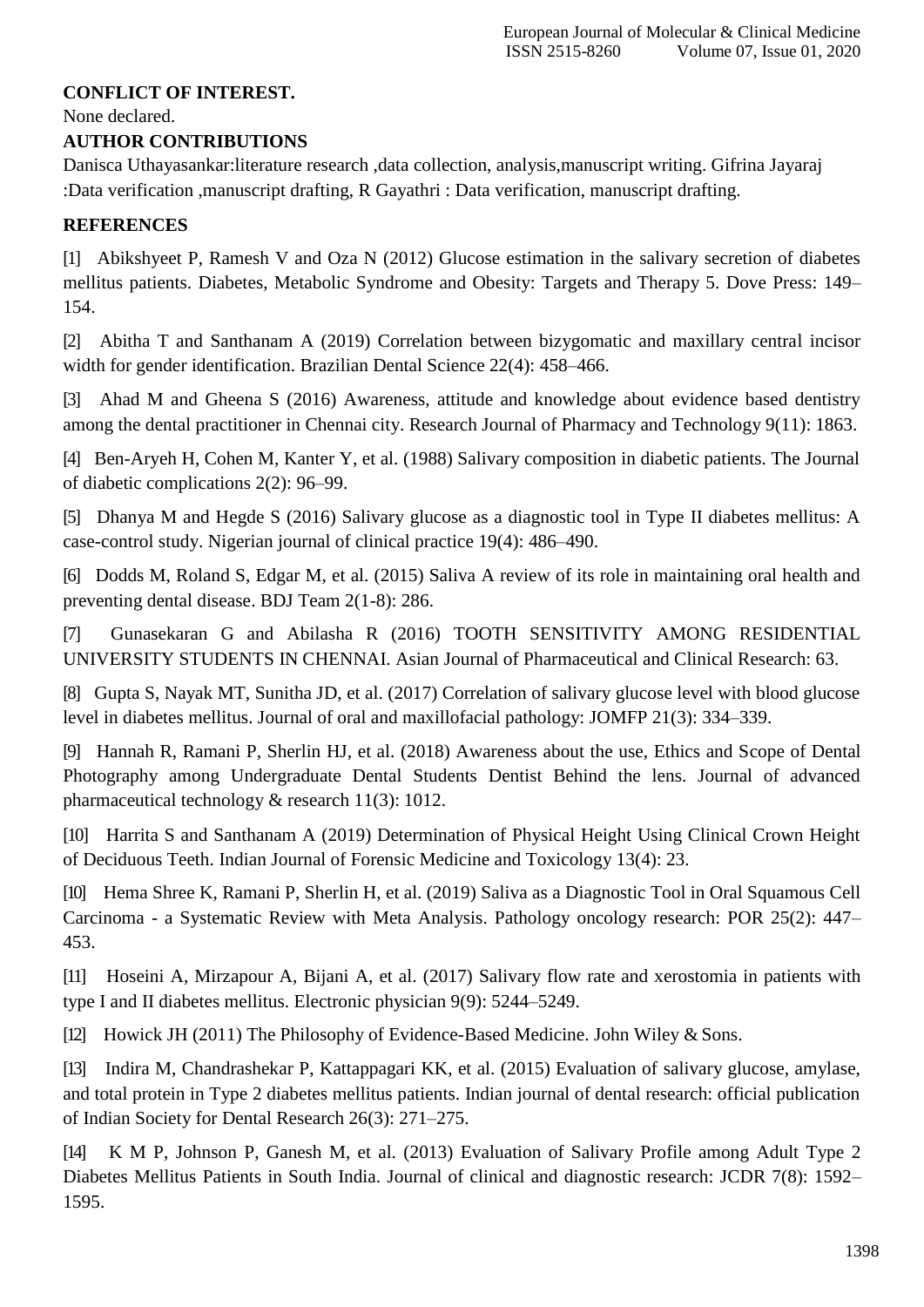[15] [Krishnan RP, Ramani P, Sherlin HJ, et al. \(2018\) Surgical Specimen Handover from Operation](http://paperpile.com/b/dXrFRK/mwGRI) [Theater to Laboratory: A Survey. Annals of maxillofacial surgery 8\(2\):](http://paperpile.com/b/dXrFRK/mwGRI) 234–238.

[16] [Ladgotra A, Verma P and Raj SS \(2016\) Estimation of Salivary and Serum Biomarkers in Diabetic](http://paperpile.com/b/dXrFRK/0Y6d) and Non Diabetic Patients - [A Comparative Study. Journal of clinical and diagnostic research: JCDR](http://paperpile.com/b/dXrFRK/0Y6d) 10(6): [ZC56–61.](http://paperpile.com/b/dXrFRK/0Y6d)

[17] [Latti BR, Kalburge JV, Birajdar SB, et al. \(2018\) Evaluation of relationship between dental caries,](http://paperpile.com/b/dXrFRK/RUguZ) [diabetes mellitus and oral microbiota in diabetics. Journal of oral and maxillofacial pathology: JOMFP](http://paperpile.com/b/dXrFRK/RUguZ) [22\(2\):](http://paperpile.com/b/dXrFRK/RUguZ) 282.

[18] Lima-Aragão MVV, [de Oliveira-Junior J de J, Maciel MCG, et al. \(2016\) Salivary profile in diabetic](http://paperpile.com/b/dXrFRK/jHwNL) [patients: biochemical and immunological evaluation. BMC research notes 9:](http://paperpile.com/b/dXrFRK/jHwNL) 103.

[19] [Lima DLF, Carneiro SDRM, Barbosa FT de S, et al. \(2017\) Salivary flow and xerostomia in older](http://paperpile.com/b/dXrFRK/2XqPu) [patients with type 2 diabetes mellitus. PloS one 12\(8\):](http://paperpile.com/b/dXrFRK/2XqPu) e0180891.

[20] [Manohar J and Abilasha R \(2019\) A Study on the Knowledge of Causes and Prevalance of](http://paperpile.com/b/dXrFRK/lMEhr) [Pigmentation of Gingiva among Dental Students. Indian Journal of Public Health Research &](http://paperpile.com/b/dXrFRK/lMEhr) [Development 10\(8\):](http://paperpile.com/b/dXrFRK/lMEhr) 95.

[21] [Montaldo L, Montaldo P, Papa A, et al. \(2010\) Effects of saliva substitutes on oral status in patients](http://paperpile.com/b/dXrFRK/fCxr0) [with Type 2 diabetes. Diabetic medicine: a journal of the British Diabetic Association 27\(11\):](http://paperpile.com/b/dXrFRK/fCxr0) 1280–1283.

[22] [Padavala S and Sukumaran G \(2018\) Molar Incisor Hypomineralization and Its Prevalence.](http://paperpile.com/b/dXrFRK/2lr2c) [Contemporary clinical dentistry 9\(Suppl 2\):](http://paperpile.com/b/dXrFRK/2lr2c) S246–S250.

[23] [Palati S, Ramani P, Sherlin HJ, et al. \(2019\) Age Estimation of an Individual Using Olze's Method in](http://paperpile.com/b/dXrFRK/16EXe) [Indian Population-A Cross-Sectional Study. Indian Journal of Forensic Medicine and Toxicology 13\(3\):](http://paperpile.com/b/dXrFRK/16EXe) [121.](http://paperpile.com/b/dXrFRK/16EXe)

[24] [Palati S, Ramani P, Shrelin HJ, et al. \(2020\) Knowledge, Attitude and practice survey on the](http://paperpile.com/b/dXrFRK/FLMHD) [perspective of oral lesions and dental health in geriatric patients residing in old age homes. Indian journal](http://paperpile.com/b/dXrFRK/FLMHD) [of dental research: official publication of Indian Society for Dental Research 31\(1\):](http://paperpile.com/b/dXrFRK/FLMHD) 22–25.

[25] [Prasanna GE and Gheena S \(2016\) A study of empathy across students from 4 health disciplines](http://paperpile.com/b/dXrFRK/VoEFs) among 1st years and Final years. Journal of [advanced pharmaceutical technology & research 9\(9\):](http://paperpile.com/b/dXrFRK/VoEFs) 1472.

[26] [Sarbeen JI and Gheena S \(2016\) Microbial variation in climatic change and its effect on human](http://paperpile.com/b/dXrFRK/0b26) [health. Research Journal of Pharmacy and Technology 9\(10\):](http://paperpile.com/b/dXrFRK/0b26) 1777.

[27] [Seethalakshmi C, Reddy RCJ, Asifa N, et al. \(2016\) Correlation of Salivary pH, Incidence of Dental](http://paperpile.com/b/dXrFRK/Kzr2s) [Caries and Periodontal Status in Diabetes Mellitus Patients: A Cross-sectional Study. Journal of clinical](http://paperpile.com/b/dXrFRK/Kzr2s) [and diagnostic research:](http://paperpile.com/b/dXrFRK/Kzr2s) JCDR 10(3): ZC12–4.

[28] [Sheriff KAH and Santhanam A \(2018\) Knowledge and Awareness towards Oral Biopsy among](http://paperpile.com/b/dXrFRK/aKiRr) [Students of Saveetha Dental College. Journal of advanced pharmaceutical technology & research 11\(2\):](http://paperpile.com/b/dXrFRK/aKiRr) [543.](http://paperpile.com/b/dXrFRK/aKiRr)

[29] [Srivastava A, Padmavathi BN, Shrivastava R, et al. \(2018\) Study of salivary flow](http://paperpile.com/b/dXrFRK/Rw6TH) rate in type I[I](http://paperpile.com/b/dXrFRK/Rw6TH) [diabetics: A case–control study. Journal of Indian Academy of Oral Medicine and Radiology 30\(4\):](http://paperpile.com/b/dXrFRK/Rw6TH) 372.

[30] Tn UM and P SN (2016) STUDY [OF SALIVARY PH IN PATIENTS WITH THE PREVALENCE](http://paperpile.com/b/dXrFRK/s3bLg) [OF PERIODONTITIS WITH OR WITHOUT DIABETES MELLITUS. Asian Journal of Pharmaceutical](http://paperpile.com/b/dXrFRK/s3bLg) [and Clinical Research:](http://paperpile.com/b/dXrFRK/s3bLg) 393–395.

[31] [Uma PK, Ramani P, Herald. J. Sherlin, et al. \(2020\) Knowledge about Legal Aspects of Medical](http://paperpile.com/b/dXrFRK/W53sO) Negligence in India among Dentists– [A Questionnaire Survey. Medico Legal Update 20\(1\):](http://paperpile.com/b/dXrFRK/W53sO) 111–115.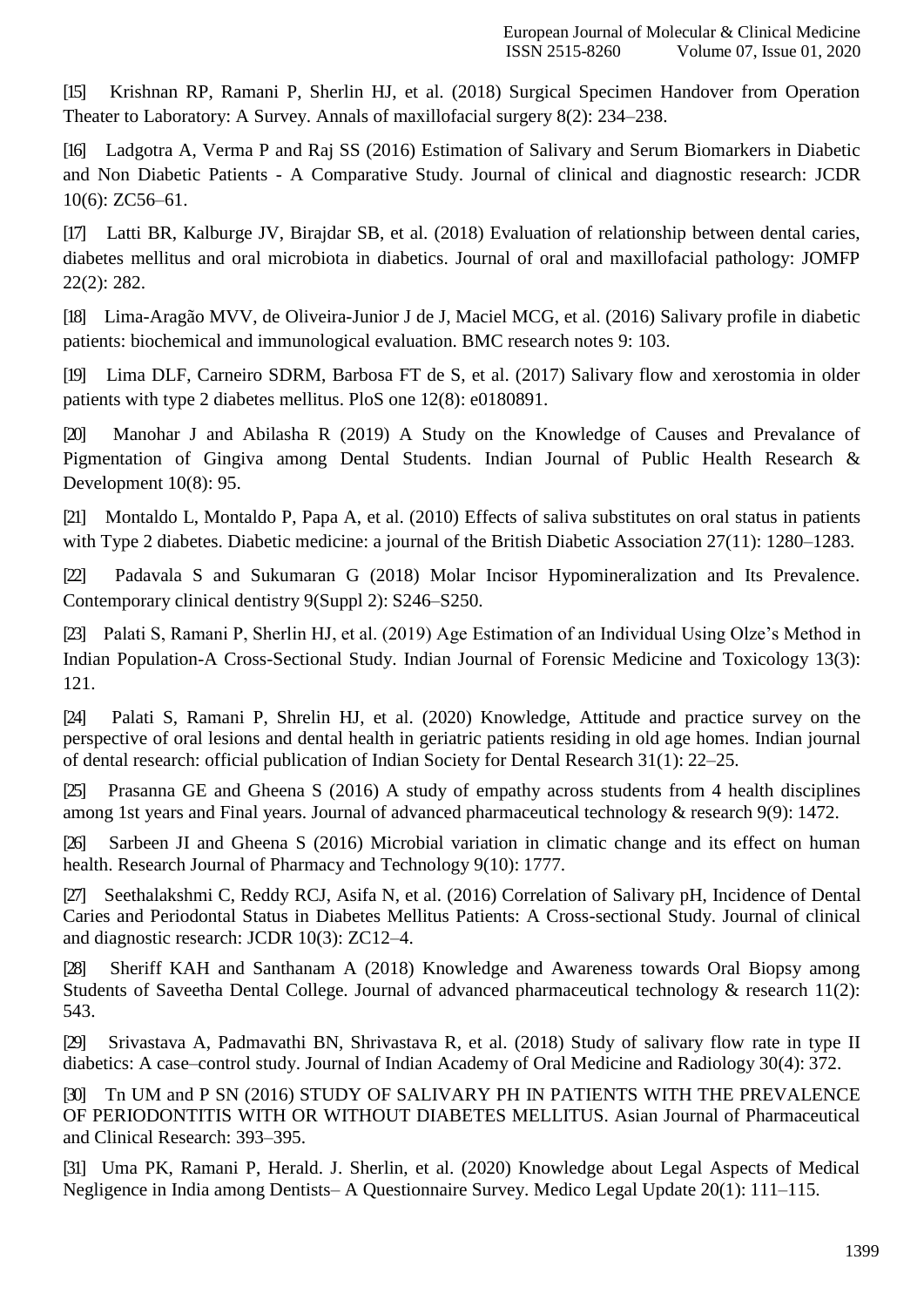[32] [Zalewska-Szajda B, Dariusz Szajda S, Waszkiewicz N, et al. \(2013\) Activity of N-acetyl-β-D](http://paperpile.com/b/dXrFRK/AwoGt)[hexosaminidase in the saliva of children with type 1 diabetes. Postepy higieny i medycyny](http://paperpile.com/b/dXrFRK/AwoGt) [doswiadczalnej 67:](http://paperpile.com/b/dXrFRK/AwoGt) 996–999.

| <b>Table 1:</b> Description of included studies |  |  |
|-------------------------------------------------|--|--|
|-------------------------------------------------|--|--|

| S.No | <b>Author</b>                                 | Year | <b>Study</b>                                    | Quality<br>analysis | Population                     | <b>Sample</b>                                              | <b>Inference</b>                                                                                                                                                                                                                 |
|------|-----------------------------------------------|------|-------------------------------------------------|---------------------|--------------------------------|------------------------------------------------------------|----------------------------------------------------------------------------------------------------------------------------------------------------------------------------------------------------------------------------------|
| 1.   | Padmavathi<br>BN (Srivastava<br>et al., 2018) | 2018 | A case<br>control<br>study                      | Level 3             | Indian<br>population           | 30 Type 2<br>DM patients                                   | Salivary flow rate<br>in type 2 diabetes<br>patients was $2.17 +$<br>or $-0.91$ ml/min<br>and in healthy<br>individuals the<br>salivary flow was<br>$2.93 + or - 1.29$<br>ml/min. This study<br>was done on<br>stimulated saliva |
| 2.   | Latti BR<br><u>(Latti et al.,</u><br>$2018$ ) | 2018 | A Case<br>control<br>study                      | Level 3             | Indian<br>population           | 30 DM<br>patients                                          | Dental caries<br>increases in<br>diabetic patients<br>compared to non<br>diabetic<br>individuals.10.66<br>is the average<br>value for diabetic<br>individuals<br>whereas 5.6 is the<br>average value for<br>normal people.       |
| 3.   | Lima DLF<br>(Lima et al.,<br>2017)            | 2017 | <b>ACross</b><br>sectional<br>clinical<br>study | Level 2             | <b>Brazilian</b><br>population | 120 Type 2<br>DM patients                                  | The salivary flow<br>rate ranged<br>between 0.05 and<br>2.1 ml/min, with a<br>mean value of 0.52<br>$+$ or $-$ 0.42 ml/min                                                                                                       |
| 4.   | Hoseini A<br>(Hoseini et al.,<br>2017)        | 2017 | A Case<br>control<br>study                      | Level 3             | Iranian<br>population          | 40 Type<br>1DM<br>patients and<br>40 Type 2<br>DM patients | Salivary flow rate<br>in type 1 diabetes<br>was $(0.35 + or -$<br>$0.11$ ml/min)<br>lower than control<br>group $1 (0.50 + or)$<br>$-0.07$ ml/min).                                                                              |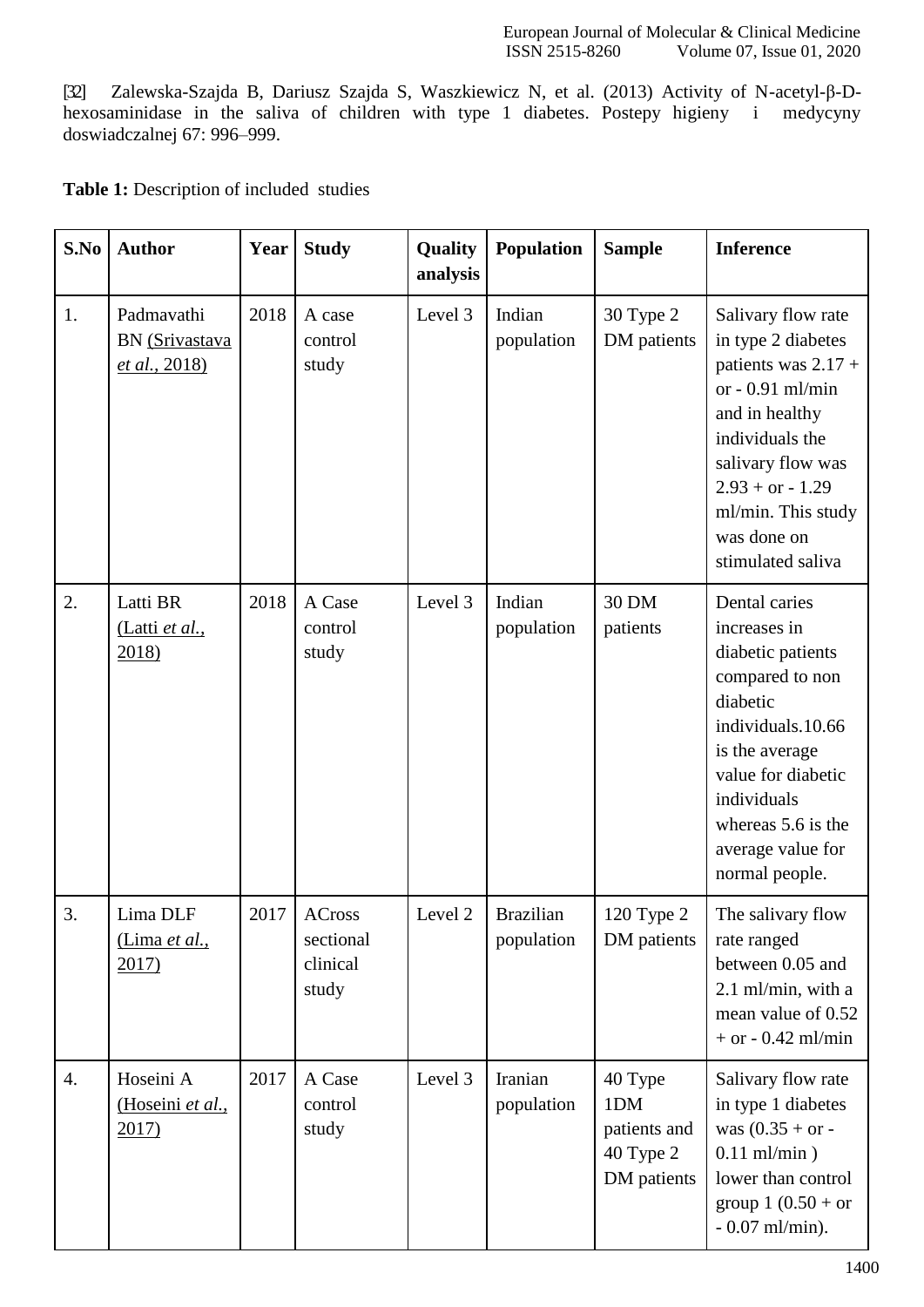|    |                                                                  |      |                             |                    |                                |                                                                          | The same<br>difference was<br>observed between<br>type 2 diabetes<br>$(0.37 + or - 0.13)$<br>ml/min) and<br>control group 2 (<br>$0.47 + or - 0.11$<br>ml/min)<br>$(P=0.01)$ . No<br>differences was<br>observed between<br>Type 1 and Type 2<br>patients in salivary<br>flow rate |
|----|------------------------------------------------------------------|------|-----------------------------|--------------------|--------------------------------|--------------------------------------------------------------------------|------------------------------------------------------------------------------------------------------------------------------------------------------------------------------------------------------------------------------------------------------------------------------------|
| 5. | Gupta S<br>(Gupta et al.,<br>2017)                               | 2017 | Cross<br>sectional<br>study | Level <sub>2</sub> | Indian<br>population           | 40<br>controlled<br>DM patients<br>and 40<br>uncontrolled<br>DM patients | Saliva glucose<br>used to measure<br>glycemic level in<br>DM patients                                                                                                                                                                                                              |
| 6. | Lima-Aragao<br>MVV (Lima-<br>Aragão et al.,<br>2016              | 2016 | Controlled<br>based study   | Level <sub>3</sub> | <b>Brazilian</b><br>Population | 88 Diabetic<br>adults                                                    | Salivary<br>concentration of<br>Glucose, calcium<br>& Urea are<br>observed in<br>diabetic patients.                                                                                                                                                                                |
| 7. | Seethalakshmi<br>$\mathsf{C}$<br>(Seethalakshmi<br>et al., 2016) | 2016 | Cross<br>sectional<br>study | Level 2            | South<br>Indian<br>population  | 20 DM<br>patients                                                        | salivary PH was<br>6.51 in the study<br>group(diabetes<br>patients) and 7.88<br>in the control<br>group(non diabetic<br>patients).                                                                                                                                                 |
| 8. | Uma<br>Maheshwari<br>$(Tn$ and P,<br>2016                        | 2016 | A case<br>control<br>study  | Level 3            | South<br>Indian<br>population  | 20DM<br>patients with<br>periodontitis                                   | PH of 3.8 to 5.2 in<br>patients with<br>diabetes and<br>periodontitis was<br>observed                                                                                                                                                                                              |
| 9. | Hedge S<br>(Dhanya and<br>Hegde, 2016)                           | 2016 | ACase<br>control<br>study   | Level 3            | Indian<br>population           | 100 DM<br>patients                                                       | The mean salivary<br>glucose in diabetic<br>patients was 8.47                                                                                                                                                                                                                      |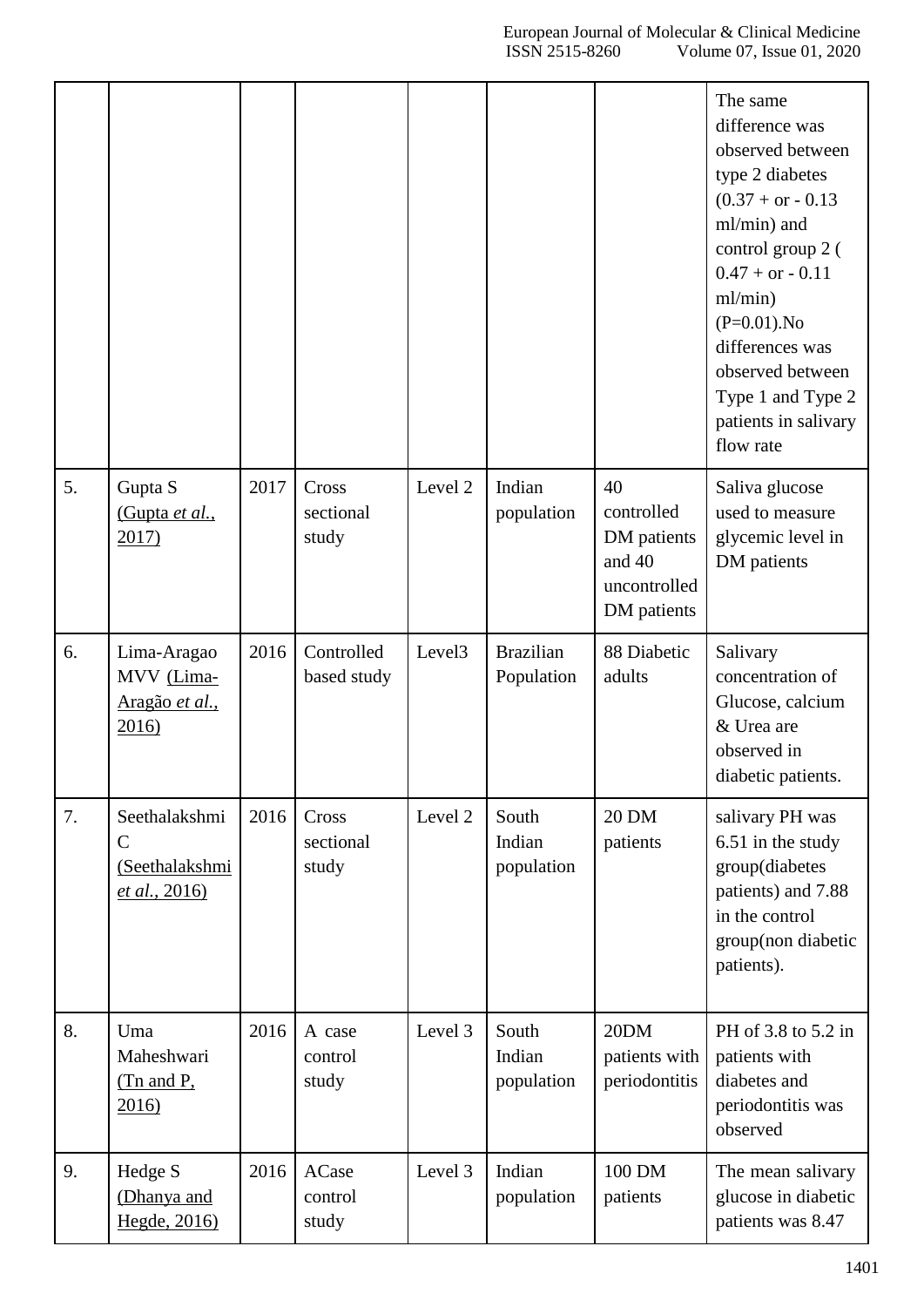|     |                                             |      |                                      |         |                               |                                    | mg/dl with a SD<br>of 4.20 whereas in<br>healthy<br>individuals, the<br>mean salivary<br>glucose level was<br>$1.20$ mg/dl with                                                                                           |
|-----|---------------------------------------------|------|--------------------------------------|---------|-------------------------------|------------------------------------|---------------------------------------------------------------------------------------------------------------------------------------------------------------------------------------------------------------------------|
| 10. | Amit Ladgotra<br>(Ladgotra et<br>al., 2016) | 2016 | $\mathbf{A}$<br>comparitive<br>study | Level 2 | Indian<br>population          | 60 DM<br>Patients                  | There was no<br>significant changes<br>observed in the<br>mean values of<br>total protein count<br>between IDDM<br>patients $(6.65 + or$<br>$-0.84$ g/dl) and<br>healthy individuals<br>$(6.35 + or - 0.76)$<br>$g/dl$ ). |
| 11. | Michael Dodds<br>(Dodds et al.,<br>2015)    | 2015 | Systemic<br>Review                   | Level 4 |                               |                                    | The major<br>functions of saliva<br>are, providing<br>Lubrication and<br>maintaining tooth<br>integrity                                                                                                                   |
| 12. | M Indira<br>(Indira et al.,<br>2015)        | 2015 | A<br>comparitive<br>study            | Level 2 | Indian<br>population          | 20 type 2<br><b>DM</b><br>Patients | The mean salivary<br>total protein count<br>in diabetic patients<br>was significantly<br>lowered $(91.80 +$<br>or - $6.61$ mg/dl)<br>when compared to<br>control group<br>$(103.10 + or - 5.46)$<br>mg/dl                 |
| 13. | Prathiba KM<br><u>(K M et al.,</u><br>2013) | 2013 | A cross<br>sectional<br>study        | Level 2 | South<br>Indian<br>Population | 30 Type 2<br>DM patients           | The salivary<br>PH was<br>significantly<br>lowered in diabetes<br>patients when<br>compared to<br>normal individuals<br>$(ND=7.09 + or -$<br>$0.29, D=6.69 + or$<br>$-0.35$ , p<0.0001).                                  |